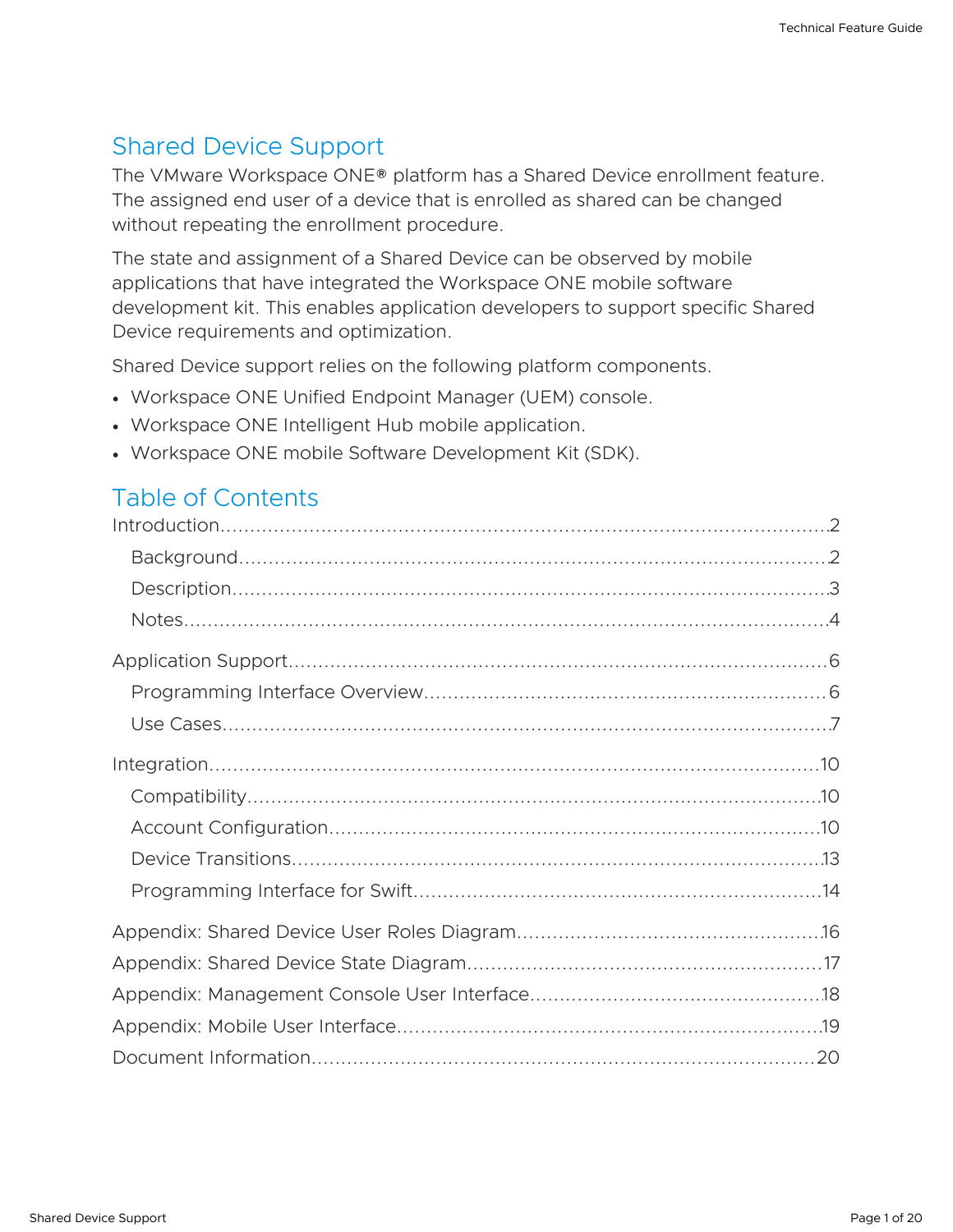#### <span id="page-1-0"></span>**Introduction**

The Workspace ONE platform has a Shared Device enrollment feature. A device that has been enrolled as shared doesn't have a permanent association with a single end user. Instead, the device has a sequence of sessions in which it could be associated with different end users.

Shared Device sessions are started and finished by end users, who log in and log out at the device. There is only a single concurrent session; the current end user must log out before the next end user can log in.

The enrollment of a Shared Device persists between individual end user sessions. This means that, for example, mobile applications on the device aren't uninstalled when the current end user logs out.

Mobile applications that have integrated the Workspace ONE mobile SDK can observe and respond to sessions starting and finishing. This enables application developers to support specific Shared Device requirements and optimization.

The description here is intended for application developers and designers. For a full description of the Shared Device feature, see the product documentation, for example:

[docs.vmware.com/…shared\\_devices\\_overview.html](https://docs.vmware.com/en/VMware-Workspace-ONE-UEM/services/ws1uem-shared-devices-documentation/GUID-shared_devices_overview.html)

#### <span id="page-1-1"></span>Background

To understand the types of requirement that can be met by application Shared Device support it is necessary to understand something about how Workspace ONE device set-up works.

Workspace ONE device set-up in general includes the following steps.

- 1. Establishment of a trusted communication channel between a device and a UEM instance.
- 2. Utilization of the communication channel to take a number of device management actions.
- 3. Establishment of a relationship between the device and a specific end user account in the UEM.

In the default case, all those steps happen in a single interaction, and none can be reversed individually. In the Shared Device case, set-up is divided between multiple interactions, the last of which can be reversed.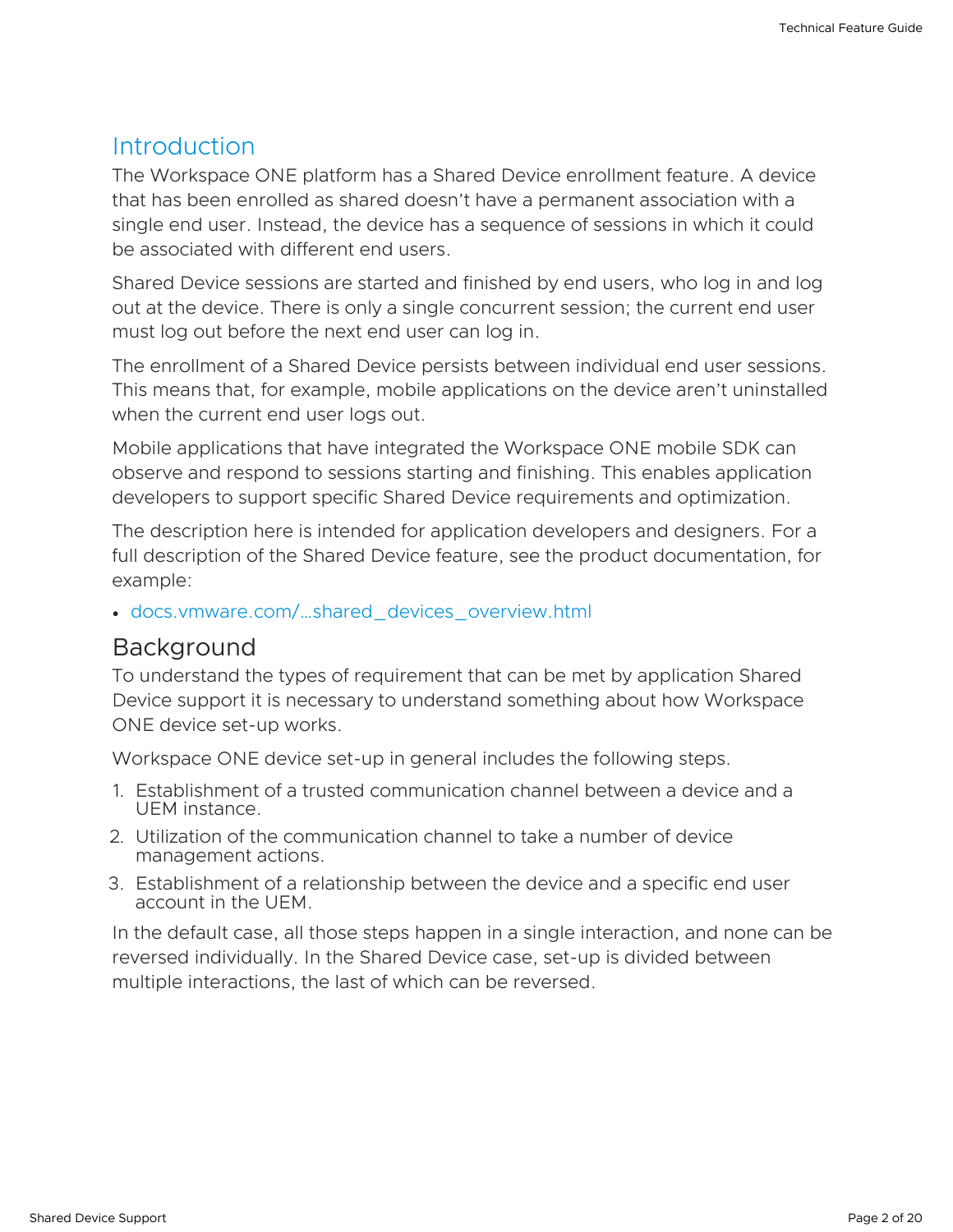#### <span id="page-2-0"></span>**Description**

Workspace ONE Shared Device set-up works as follows.

End user roles are configured in the management console.

There is one specific end user role that relates to this feature: the *Staging User*.

#### • Shared devices are enrolled.

A new or reset device is enrolled by a Staging User. This is done in the usual way, by installing the Hub application on the device, and then entering a set of enrollment credentials.

The credentials are validated, then the Hub installs a device management profile. Installation of the profile establishes a channel for the following types of action.

- Any device restrictions associated with the profile are pushed to the device and enforced.
- Electronic certificates and other credentials mandated by the profile are generated.
- Any mobile applications associated with the profile are pushed to the device and installed automatically.

When all these actions are finished, enrollment is complete.

For a default end user, the completion of enrollment would mean that the device and applications were ready to use, but this isn't the case for a Staging User.

The completion of enrollment by a Staging User, puts the Hub and managed applications into an unassigned state, referred to as the *checked-in* state, or sometimes the *staged* state.

In the checked-in state:

- The Hub shows only a prompt for credentials.
- Managed application user interfaces are blocked.
- Enrolled devices can be checked out and checked in.

End user credentials can be used to log in to a device that is in the unassigned checked-in state. The credentials would be entered in the Hub application on the device.

When correct credentials have been entered, the Hub and managed applications enter an assigned state, referred to as the *checked out* state. This is the start of the user's session. In the checked-out state, the mobile applications on the device can be used as usual.

When the user finishes their session, they log out in the Hub application.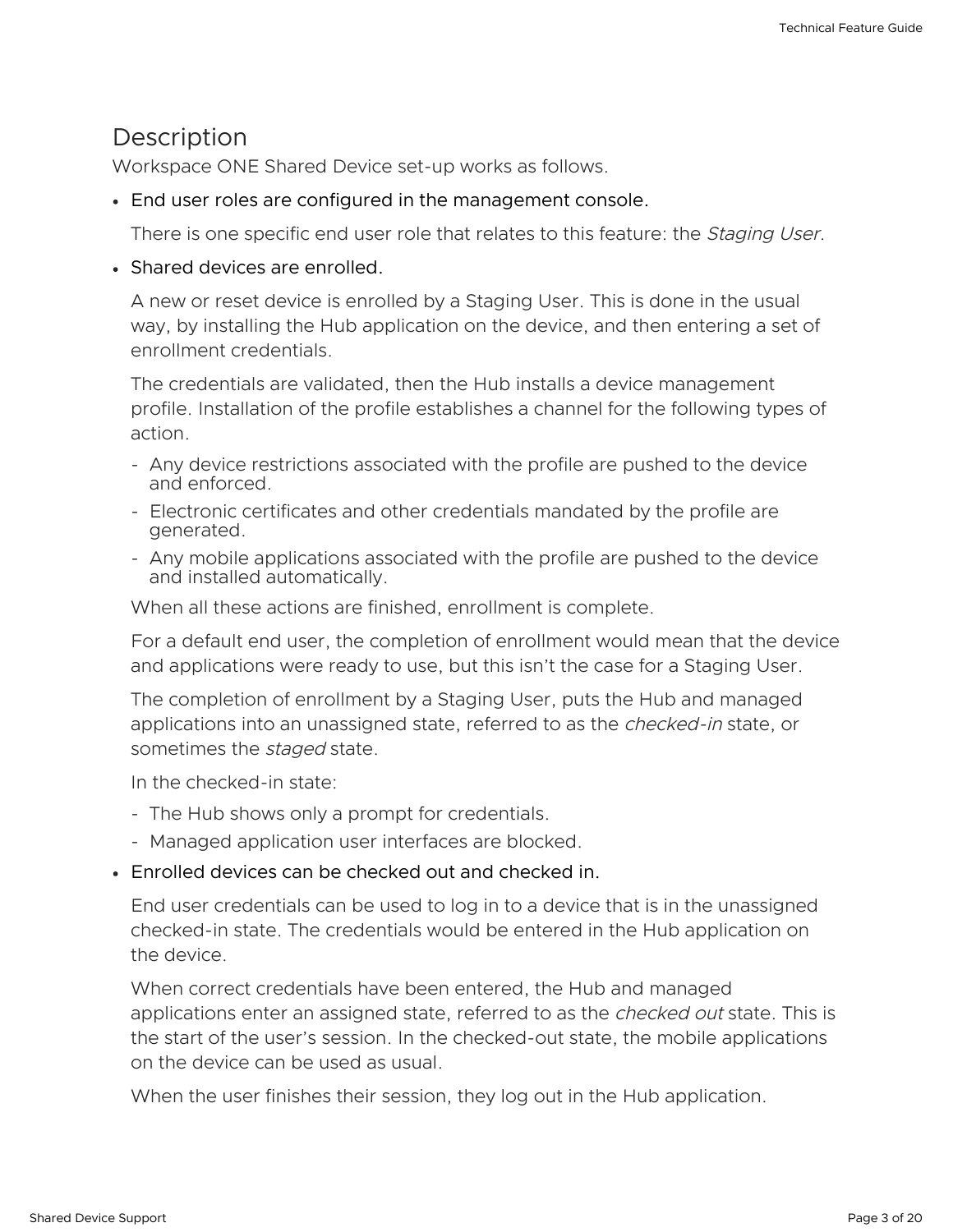For a screen capture showing the log-out option, see the [Appendix:](#page-18-0) Mobile User Interface.

When the user logs out, the Hub and managed applications then return to the unassigned checked-in state. From there, another user could log in, and the device would again enter the checked-out state and start a new session.

See also the [Appendix:](#page-15-0) Shared Device User Roles Diagram and the Appendix: Shared Device State Diagram for UML [representations](#page-16-0) of some of the above.

#### <span id="page-3-0"></span>**Notes**

The Shared Device feature has the following limitations.

- Use of the Hub application is mandatory.
- Use of managed profiles is mandatory, i.e. Mobile Device Management (MDM).
- Check-out requires a connection to the management console.

Validation of credentials for check-out by a new user requires a connection to the UEM. A device must be online to enter the checked-out state.

Also note the following details.

An application-level passcode could be required.

When an end user checks out a device, they might be required to set an application-level passcode. This depends on the security policies configured in the UEM. This would be distinct to any device passcode, which could also be required by security policies.

There will be only a single passcode for all applications if Workspace ONE Single Sign-On (SSO) for apps is in use.

Offline unlock switches to Hub.

The user interface of a managed application will be locked by the SDK if the user is inactive for an extended period. Inactivity lock-out is a general Workspace ONE SDK feature and isn't specific to shared devices.

If the user attempts to unlock a managed application on a Shared Device when the device is offline, the user interface will first switch to Hub. If the device is checked out, then the user interface will switch back to the application. If the device is checked in, then the user interface won't switch back from Hub.

• Check-in requires unlock.

A device cannot be checked in when the user interface is locked, for example because inactivity was detected. In that case, the end user must authenticate in order to check in the device.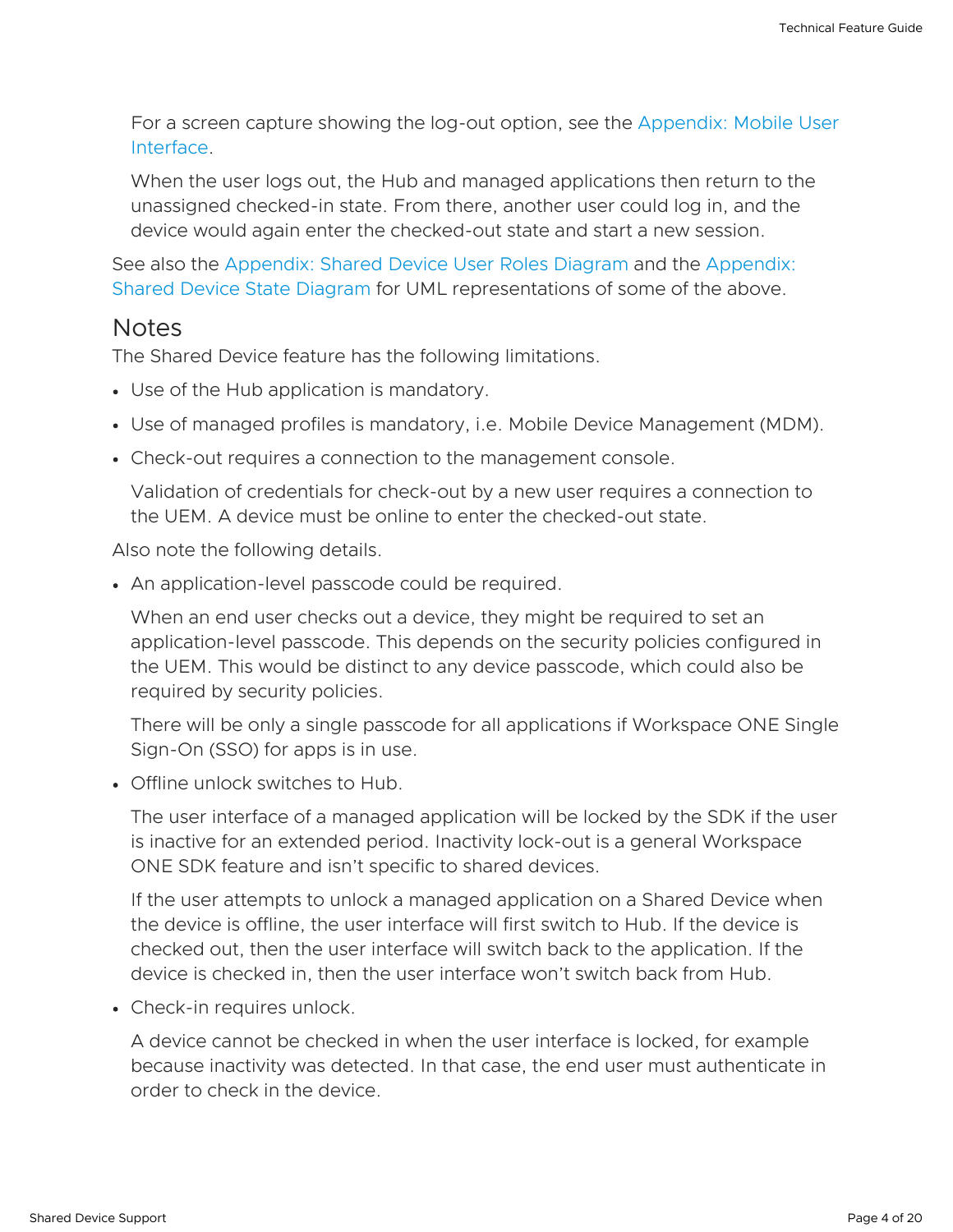• Check-in isn't broadcast.

As described above, to end their session, a user opens the Hub application and selects to log out. When that happens, the Hub immediately enters the checked-in state. However, this transition cannot be broadcast to other applications. Other applications will enter the checked-in state only when launched.

Check-out isn't broadcast.

As described above, to start a session, the user opens the Hub application and logs in. When that happens, the Hub immediately enters the checked-out state. However, this transition cannot be broadcast to other applications. Any applications that had been launched when the device was in the checked-in state will enter the checked-out state only when terminated and relaunched.

• The Staging User can be an end user.

A Staging User can use the applications on the device as an end user, if they authenticate a second time and check out the device.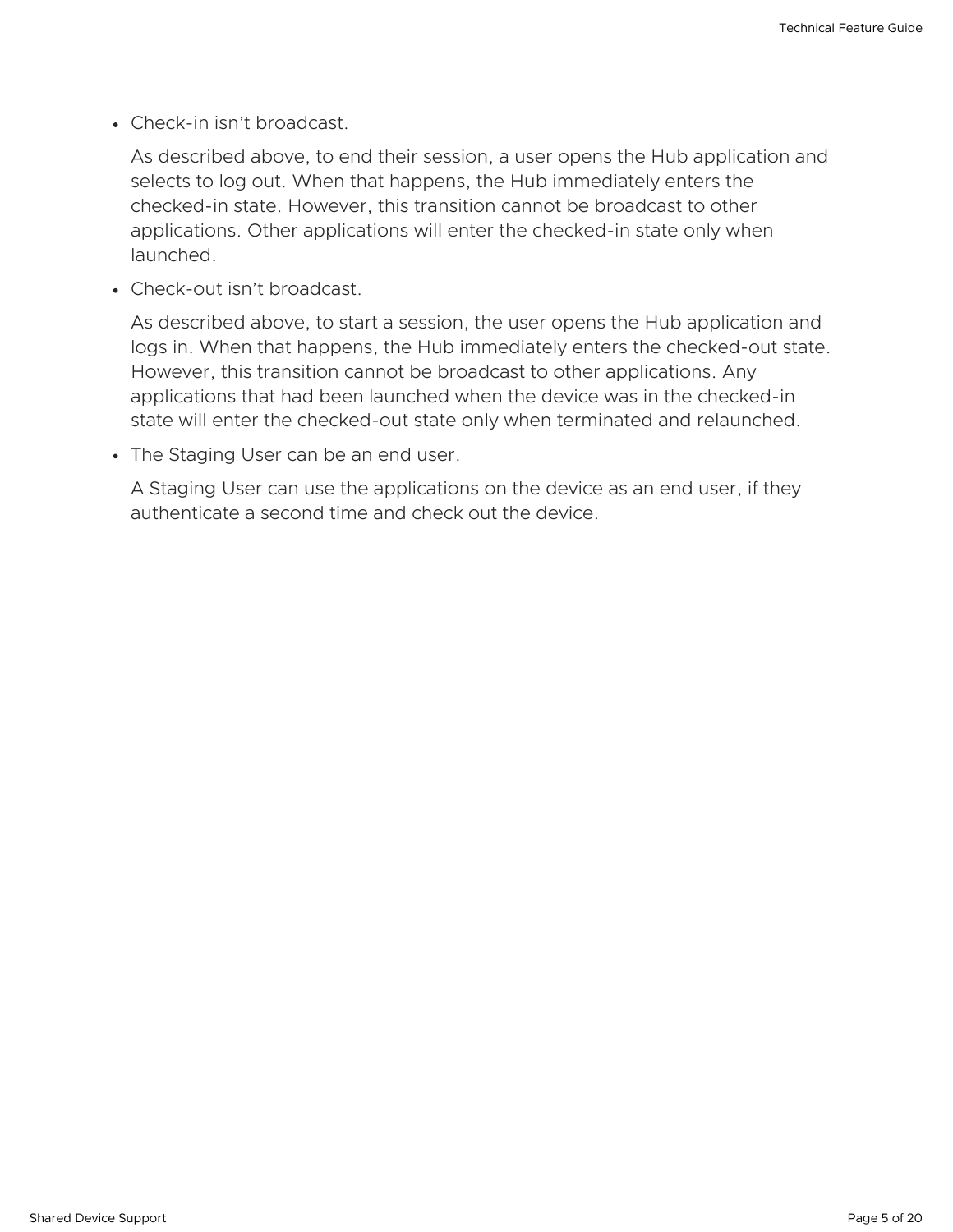# <span id="page-5-0"></span>Application Support

An application that has integrated the Workspace ONE mobile SDK can support specific Shared Device requirements and optimization.

#### <span id="page-5-1"></span>Programming Interface Overview

The SDK programming interface enables application support for shared devices as follows.

Current End User Identity.

The SDK makes available the identifying details of the current assigned end user. These details come from the UEM. This interface isn't specific to shared devices.

This interface is only available after the SDK has been initialized.

• Shared Device Detection.

There is a flag in the SDK for whether the device is enrolled as shared.

Check-Out Notification.

The SDK invokes a specific user-changed callback to notify the application code that the device has been checked out. The invocation could be at different times, as follows.

- If there is a check-out while the application is running in background, the callback will be invoked when the application returns to the foreground.
- When the application starts cold and initializes the SDK, the callback will be invoked if there has been a check-out since the application was last running.

It is possible that the device is checked out, and checked in, multiple times without an opportunity for the user-changed notification to be invoked. In that case, when there is an opportunity, there will be only one invocation.

Check-In Notification.

The SDK invokes the general callback for wiping user data to notify the application code that the device has been checked in. Invocation takes place opportunistically, same as for the Check-Out Notification, above.

When a check-in is detected, the SDK deletes all its application data encryption keys. In the SDK for Swift, this includes the keys that underlie the AWController encrypt programming interface, for example. Any data encrypted by that interface cannot be decrypted after a check-in.

The callback will be invoked after the keys have been deleted.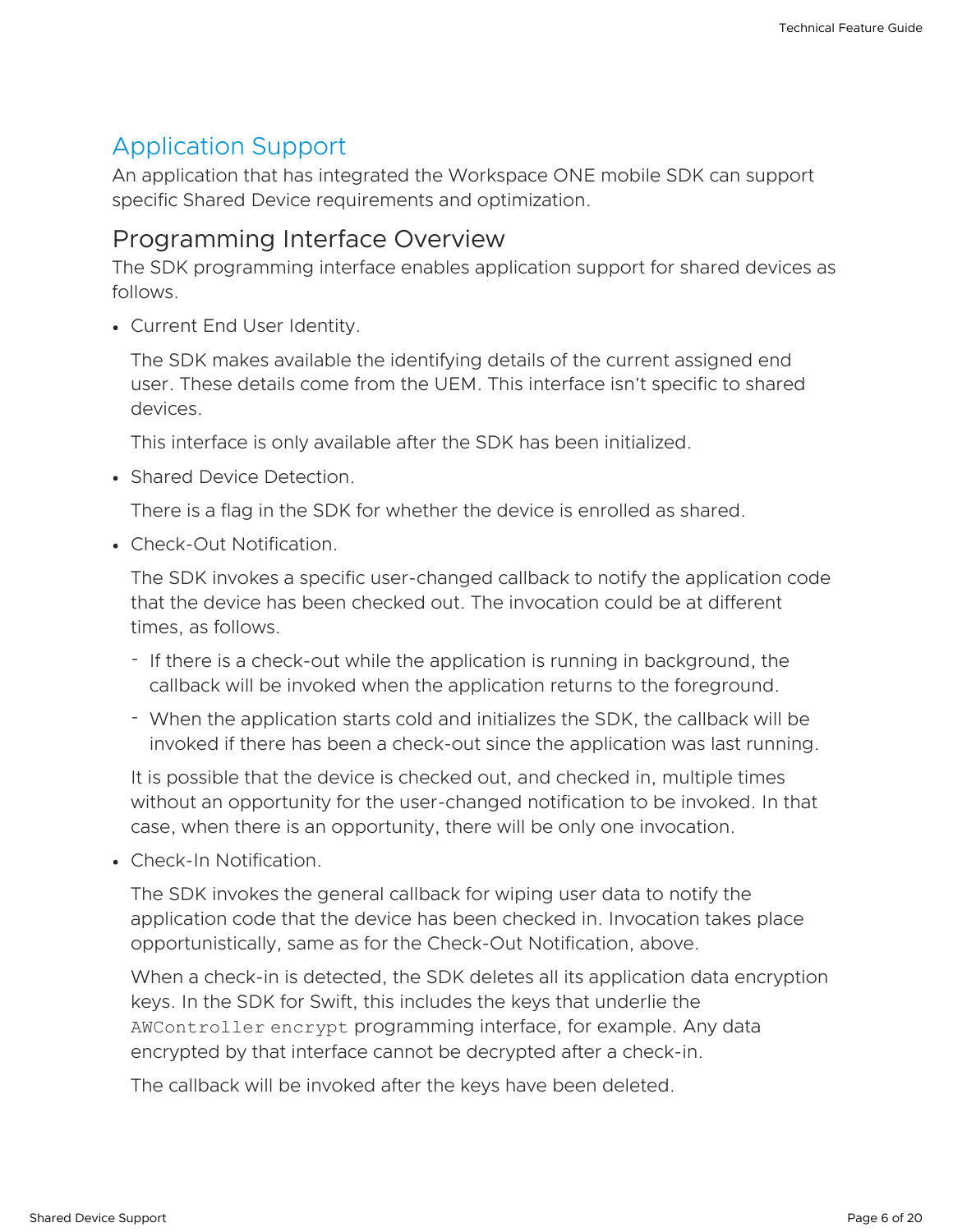Checked-in Start Blocked.

Initialization of the SDK will fail if the device isn't checked out to any end user. The SDK notifies the application code when this occurs, by passing an error to the general initialization-finished callback.

For details and code snippets illustrating the programming interfaces, see [Programming](#page-13-0) Interface for Swift.

#### <span id="page-6-0"></span>Use Cases

The following use cases can be read as a starting point for requirements analysis of Shared Device support.

#### Use Case: No Shared Device Support

By default, an application will have no Shared Device support.

Note that the SDK posts the same type of notification for the following events.

- Enterprise wipe command was received from the UEM, for example if the user reported the device lost or stolen.
- Current end user checked in the device.

On check-in, therefore, an application that doesn't support Shared Device will delete all local stored data.

There are still some user experience improvements in this case. For example, a device can be re-assigned without the need to re-install mobile applications.

## Use Case: Retain Local Data

A generic use case for Shared Device support is the retention of local application data on check-in.

In order to retain local data, the application must ignore data wipe notifications, to some extent. Specifically:

- The application will still delete any local data that it protected with an encryption key from the SDK.
- The application won't delete some other data.

Data that isn't deleted is, in principle, vulnerable to an attacker with access to the device. Retention could be limited to data that isn't sensitive, or the retained data could be protected by other mechanisms. For example:

- Data could be encrypted with a key that isn't stored on the device but to which an authenticated user would have access.
- Offline access could be deactivated in the UEM policy configuration.
- Device protection could be used, instead of container protection.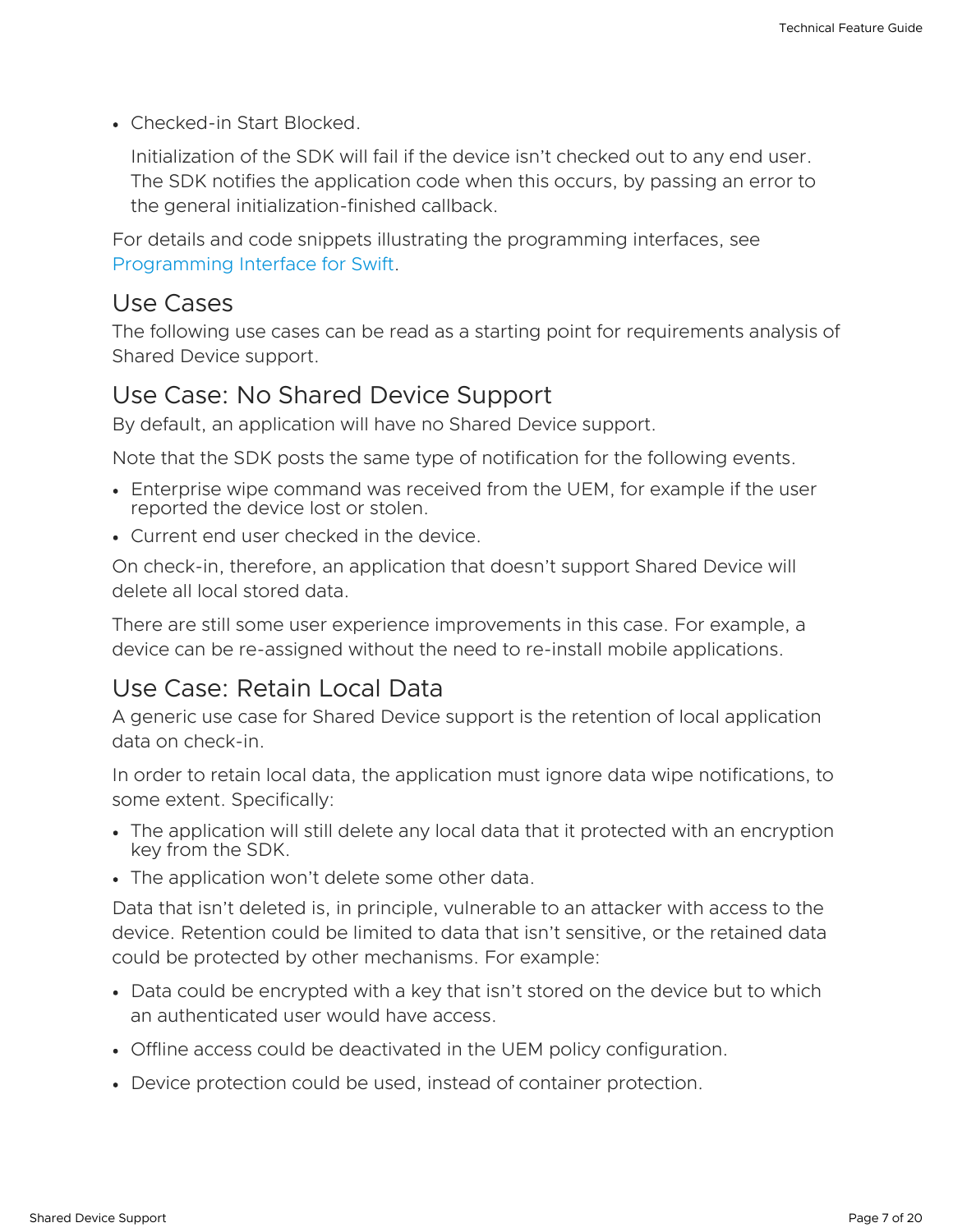The procedure for lost and stolen devices could be to do one of the following.

- Wipe or lock the whole device from the UEM.
- Uninstall the application remotely, also from the UEM. -

The following sections discuss more specific use cases based on retention of local data.

#### Use Case: Retain Preferences

In some use cases:

- The application supports preferences or other settings for personalization by the end user.
- There is a relatively small number of end users, so that the same end user quite often checks out the same Shared Device.

If no Shared Device support is implemented, all personalization would be reset on check-in. The end user would then have to re-apply their preferences every time they check out a device.

To support these use cases, the application developer could implement the following.

- Store the set of preference selections made by the current end user on the device, unencrypted.
- Label the set with the current end user identity.
- On check-out, if there are already a set of stored preferences for the new end user, apply them automatically.

When a user checks out a device, if they have checked out that device before, their preferences are already selected.

#### Use Case: Cache Common Data

In some use cases:

- There is a substantial amount of data that is common to all end users.
- The data isn't completely static and must be synchronised to the device.

This use case could apply to, for example, procedure documents, design blueprints, and inventory. If Shared Device support isn't implemented, all common data would be deleted on check-in, and then have to be downloaded again on check-out.

To support these use cases, the application developer could implement the following.

- On first check-out, download common data to the device. Store the data unencrypted.
- On subsequent check-out, or opportunistically, download and synchronise updates to the common data. This should be quicker than downloading all the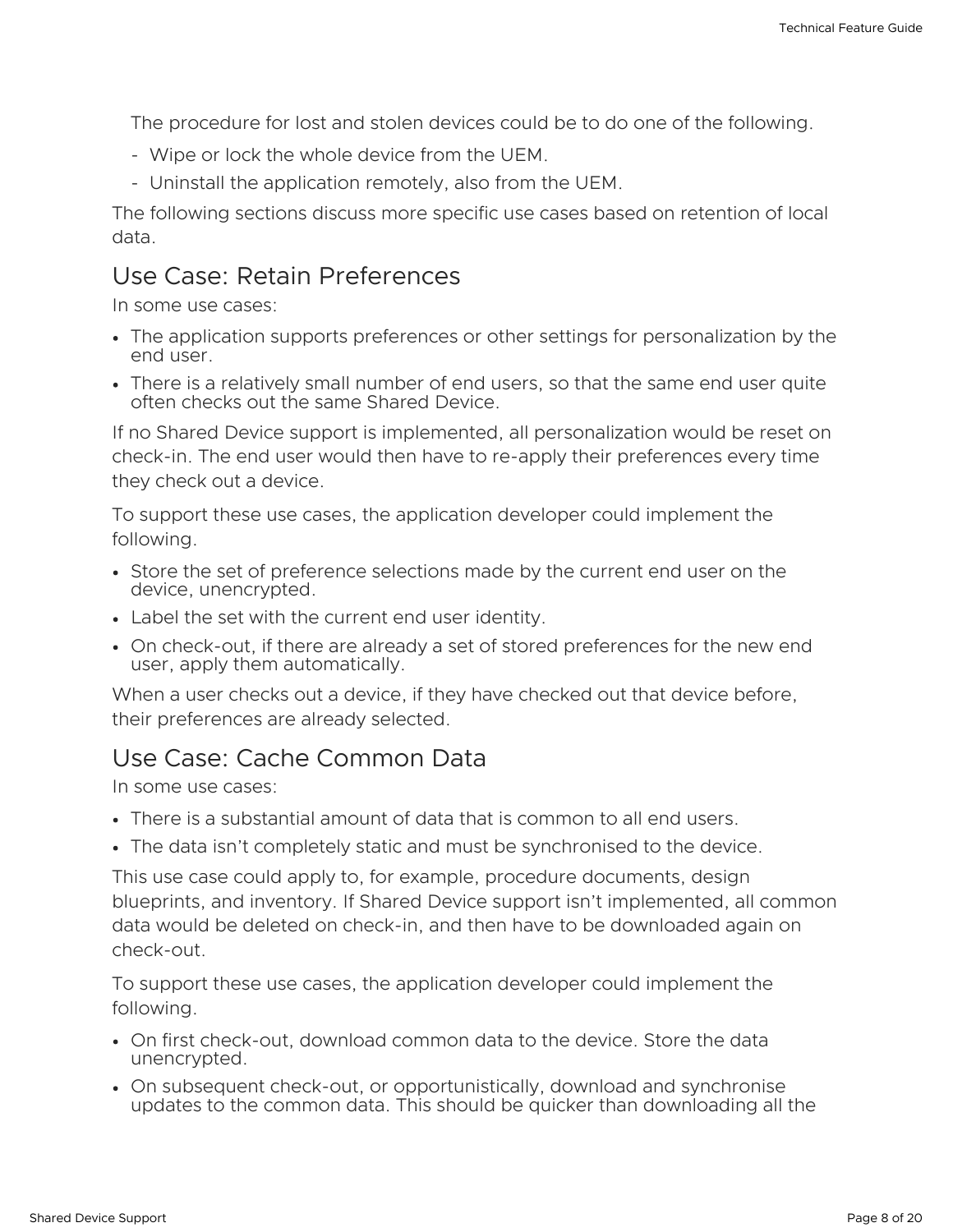common data.

On check-in, delete any data encrypted by the SDK but retain the stored common data.

When a user checks out the device, the application would already have the common data.

#### Use Case: External Encryption

In some use cases, each end user has an encryption key that is stored off the device.

To support these use cases, the application developer could implement the following.

- On check-out, obtain the encryption key. Depending on the external storage type, this could involve the user presenting a second factor, or logging in to an external server for example.
- Retain the key in memory only.
- Use the key to encrypt local data during the session.
- On check-in, discard the key, but retain any data encrypted by the key.

The retained data on the device remains protected after check-in, and couldn't be exposed even to another end user.

#### Use Case: Shared Device Mode

Some Shared Device support implementations introduce security vulnerabilities whose remedies aren't necessarily applicable outside the Shared Device use cases. For example, the retention of unencrypted data after a wipe notification is a vulnerability that is remedied by adoption of MDM device wipe as procedure. That remedy can only be applied to managed devices.

Some Shared Device support implementations introduce undesirable user experience elements, such as the need for a second authentication factor.

These concerns can be addressed by implementing a shared device mode, as follows.

- On start-up, check if the application is running on a Shared Device.
- If it is, then run Shared Device supporting implementations.
- Otherwise, run default implementations.

For example, the default implementation could be to protect all local data with an application key managed by the SDK, and delete all application data when a device wipe is received.

In this way, a single application executable supports both Shared Device and default deployments.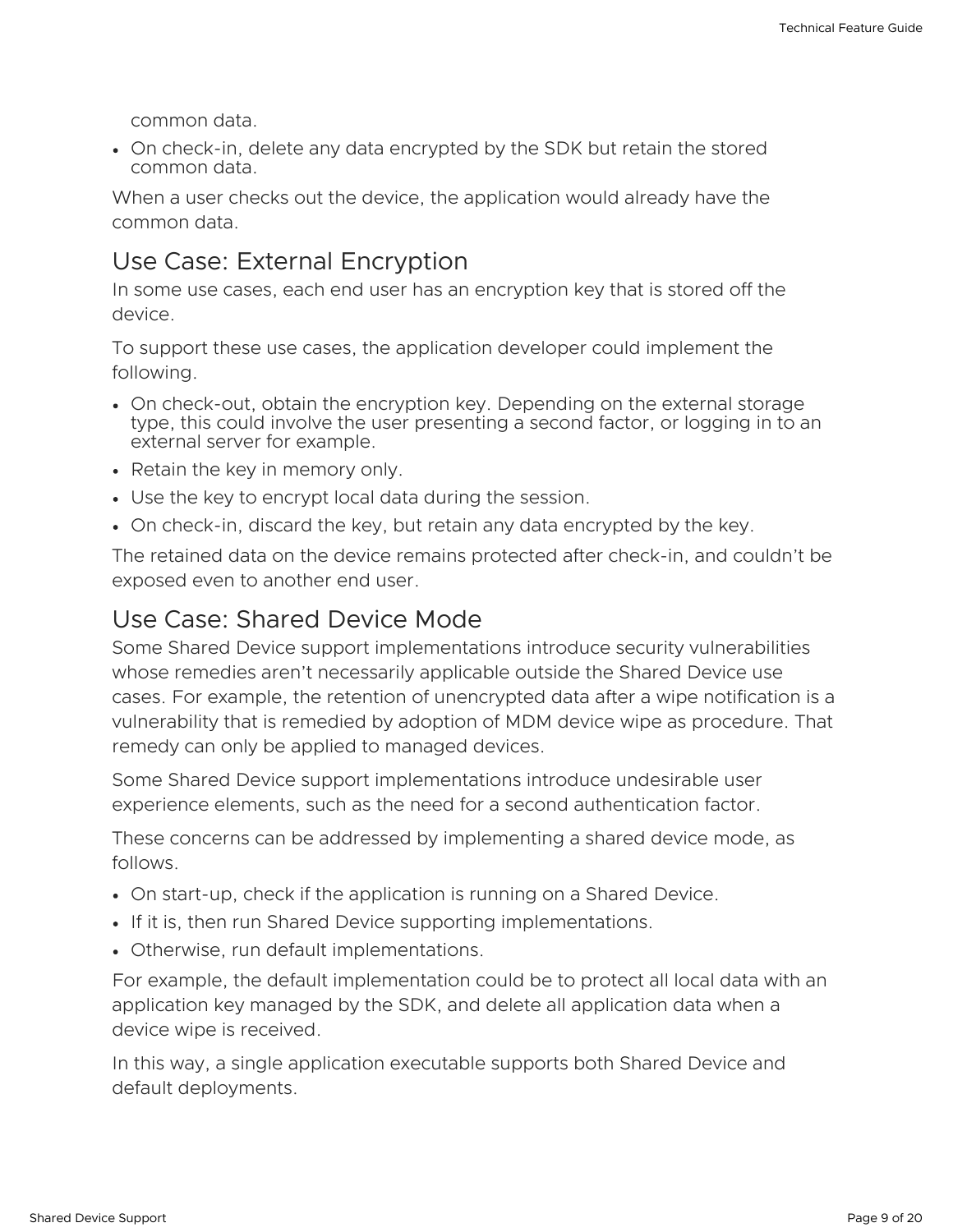#### <span id="page-9-0"></span>Integration

To integrate the feature into your application, follow the instructions below.

#### <span id="page-9-1"></span>**Compatibility**

Before you begin integration, ensure you have access to compatible versions of software. The following table shows the version numbers of the Workspace ONE components in which this feature first became available.

| Software                         | Available |
|----------------------------------|-----------|
| Workspace ONE SDK for iOS        | 21.1      |
| Workspace ONE management console | $Q^7*$    |

Version 9.7\* is the earliest supported UEM at time of writing. All current versions of UEM have the Shared Device option.

#### <span id="page-9-2"></span>Account Configuration

First, configure the necessary end user accounts in the Workspace ONE management console.

Set up three end user accounts:

| Account                   | Device usage                           |
|---------------------------|----------------------------------------|
| Staging user              | Enroll.                                |
| First shared device user  | Check out. Use applications. Check in. |
| Second shared device user | Check out. Use applications. Check in. |

Some instructions for setting up these accounts are given below. These are intended for application developers or others wishing to try out Shared Device support. Full documentation can be found in the UEM product documentation.

## User Security Type

The instructions specify configuration of UEM Basic user accounts.

Basic user accounts exist only in the UEM and aren't linked to, for example, users in a Lightweight Directory Access Protocol (LDAP) directory. For that reason they could be the easiest type of account to set up for development purposes.

Every UEM supports Basic users by default. In some deployments, Basic users will be the only option.

Basic users authenticate by entering a user name and password at the device.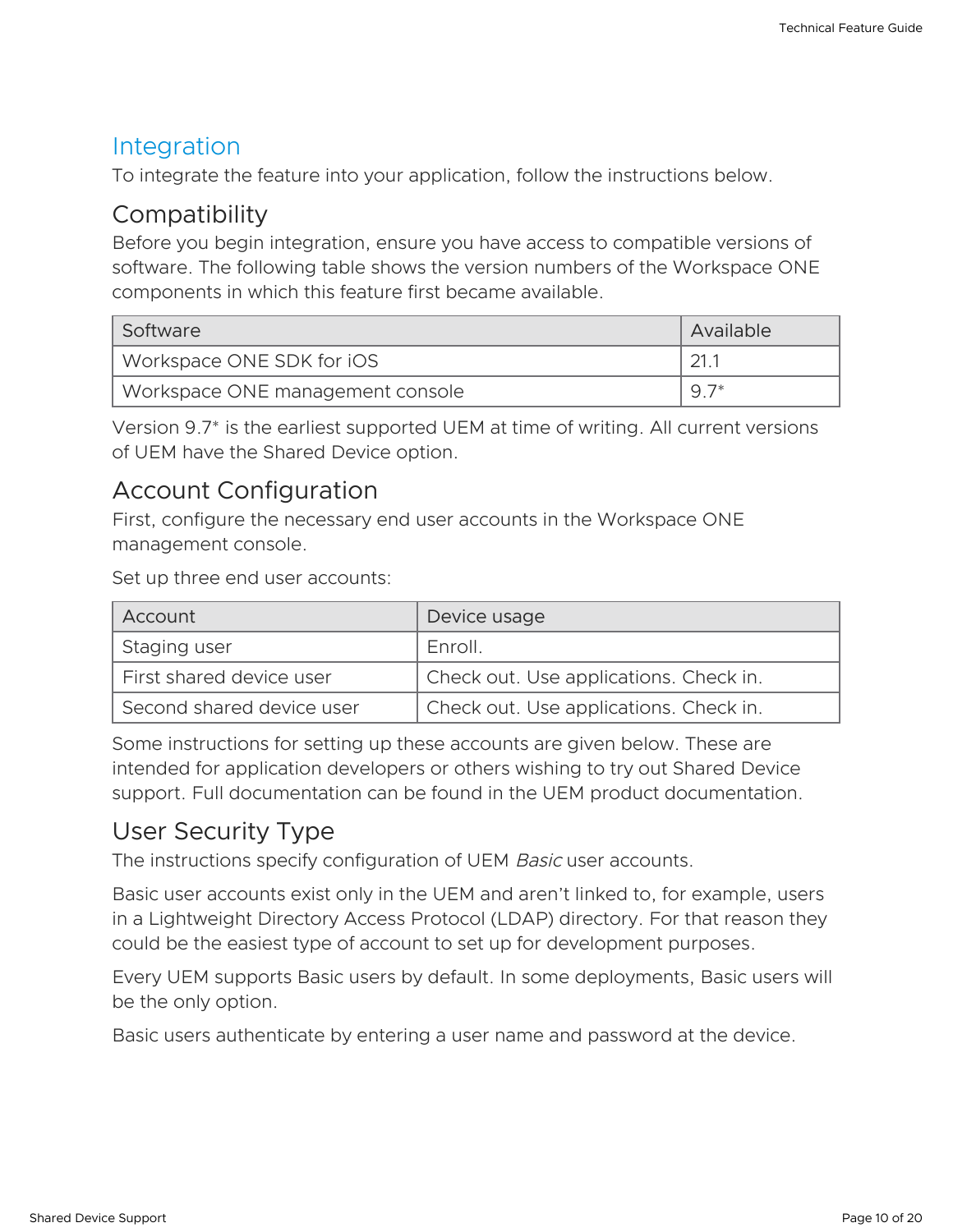#### Set up a Staging User for shared device enrollment

To set up a Staging User that can enroll a shared device, proceed as follows.

- 1. Open the Workspace ONE management console in a web browser and log in. This opens the dashboard.
- 2. Select an organization group.

By default, the Global group is selected.

3. From the dashboard, navigate to: Accounts, Users, List View.

This opens a list of user accounts.

4. Select: Add User.

This opens the Add/Edit User dialog.

- 5. Select Security Type: Basic.
- 6. Enter the required general details.

For development purposes, you might want to use values like the following.

- Username: "stage" plus your enterprise user name. -
- Password and confirm: Same value as Username. -
- First Name: Your first name.
- Last Name: "Staging".
- Email Address: Your enterprise email address.

(Including your own name here can help other users of your developer environment get in touch with the correct person if they wish to make changes.)

When you have finished, select the Advanced tab.

- 7. On the Advanced tab, expand the Staging section.
- 8. Set the option Enable Device Staging: Enabled.
- 9. Set the option Multi User Devices: Enabled.
- 10. Click Save to create the user.

The list view is displayed again, now with the Staging User that you just created.

For a screen capture showing the configuration of a staging user, see the Appendix: [Management](#page-17-0) Console User Interface.

If you made a mistake in the instructions, or want to change anything, you can edit the user from the list view by clicking the pencil icon next to their name.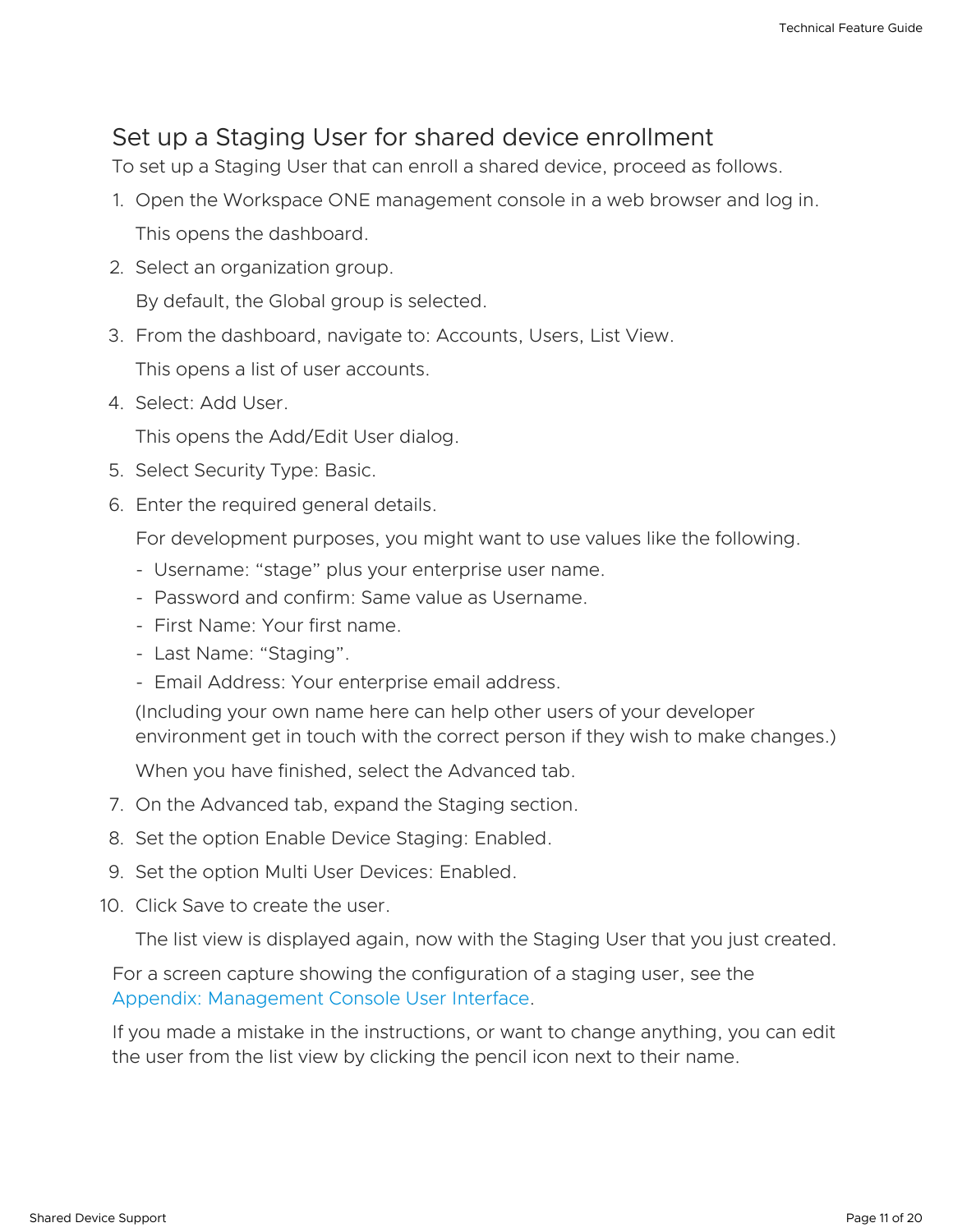#### <span id="page-11-0"></span>Set up a first shared device user

To set up a user that can check out an enrolled device, proceed as follows.

- 1. Open the Workspace ONE management console in a web browser and log in. This opens the dashboard.
- 2. Select an organization group.

By default, the Global group is selected.

3. From the dashboard, navigate to: Accounts, Users, List View.

This opens a list of user accounts.

4. Select: Add User.

This opens the Add/Edit User dialog.

- 5. Select Security Type: Basic.
- 6. Enter the required general details.

For development purposes, you might want to use values like the following.

- Username: "cou1" plus your enterprise user name.
- Password and confirm: Same value as Username. -
- First Name: Your first name.
- Last Name: "CheckOut 1".
- Email Address: Your enterprise email address.

(Including your own name here can help other users of your developer environment get in touch with the correct person if they wish to make changes.)

7. Click Save to create the user.

The list view is displayed again, now with the user that you just created. If you made a mistake in the instructions, or want to change anything, you can edit the user from this screen by clicking the pencil icon next to their name.

#### Set up a second shared device user

Follow the instructions under Set up a first [shared](#page-11-0) device user, but using the number 2 instead of the number 1 in the general details.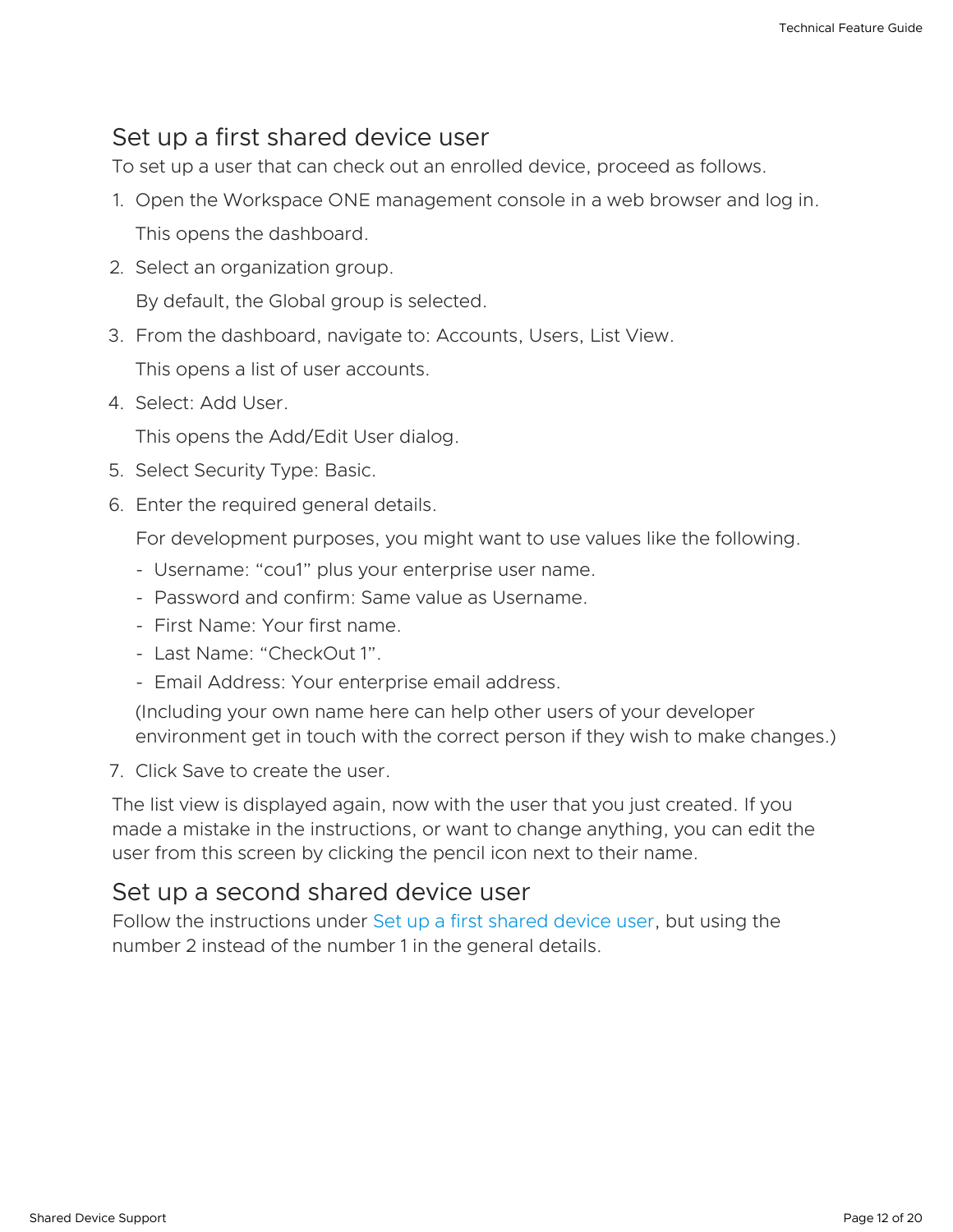#### <span id="page-12-0"></span>Device Transitions

After setting up the users, see above, your developer device can be taken through Shared Device transitions.

#### Device Preparation

Prepare as follows.

- You will need a physical device to try out this feature; a simulated or emulated device cannot be used.
- Don't use a device that is already enrolled with a Workspace ONE console. A device can be unenrolled by removing or resetting the Hub application on the device, and uninstalling any associated applications.

#### Device Enrollment

Enroll the device as follows.

- 1. Install the Workspace ONE Intelligent Hub application.
- 2. Enroll with the staging user credentials.

Enrollment processing might take a few minutes. Certificates could be installed, and applications, and device management restrictions could be applied to the device.

After enrollment has finished, a prompt for credentials will again be shown by Hub. For example, a prompt for the UEM Organizational Group identifier to be entered could be shown. This will be the first step of device check-out.

## Device Check Out and Check In

The following steps will demonstrate the Shared Device feature.

- 1. Open the Hub application and enter the credentials of the first shared device user created above. The device is now checked out to the first user.
- 2. Open the Hub application and select to log out. The device is now checked in.

For a screen capture showing the log-out option, see the [Appendix:](#page-18-0) Mobile User Interface.

3. Open the Hub application and enter the credentials of the second shared device user created above. The device is now checked out to the second user.

Repeat this sequence, completely or partially, to test your application's handling of Shared Device transitions.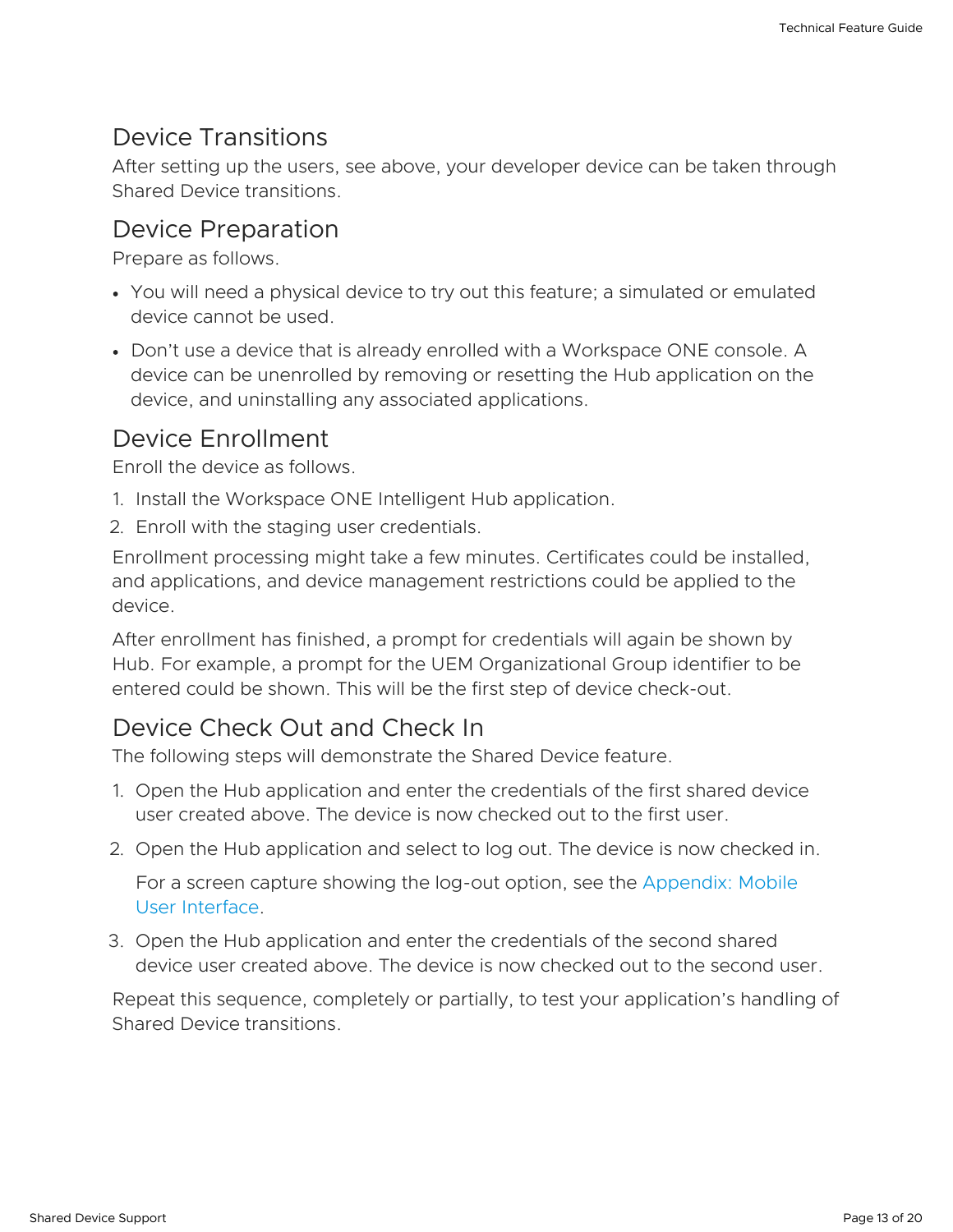#### <span id="page-13-0"></span>Programming Interface for Swift

The following parts of the SDK programming interface for Swift are relevant to this feature. See [Application](#page-5-0) Support for an overview of the programming interface.

#### Shared Device Detection

The following code snippet illustrates how to check whether the device is enrolled as shared.

```
DeviceInformationController.sharedController.fetchApplicationAssignmentStatus {(
   applicationStatusInformation: ApplicationStatusInformation?,
   sharedDeviceInformation: SharedDeviceInformation?,
   error: Error?
) in
   if (
       sharedDeviceInformation != nil && information.isDeviceStagingEnabled
   ) {
       // Code to track that the device is shared goes here.
   }
   else {
       // Code to track that the device isn't shared goes here.
   }
})
```
## Current End User Identity

The following code snippet illustrates how to access the current end user identity details. The programming interface is asynchronous and based on a callback.

```
UserInformationController.sharedInstance.retrieveUserInfo {(userInformation, error) in
   guard
       let userInformation = userInformation,
       error == nil
   else {
       // Code to handle the error goes here. For example, log and display to the user
       // error.debugDescription
       return
   }
   // Code to store or check the details goes here. The following properties of
   // the userInformation object can be used.
   // Username
   userInformation.userName
   // Group ID
   userInformation.groupID
   // Email Address
   userInformation.email
   // Full Name
   userInformation.firstName
   userInformation.lastName
   // Domain
   userInformation.domain
   // User ID
   userInformation.userIdentifier
```
}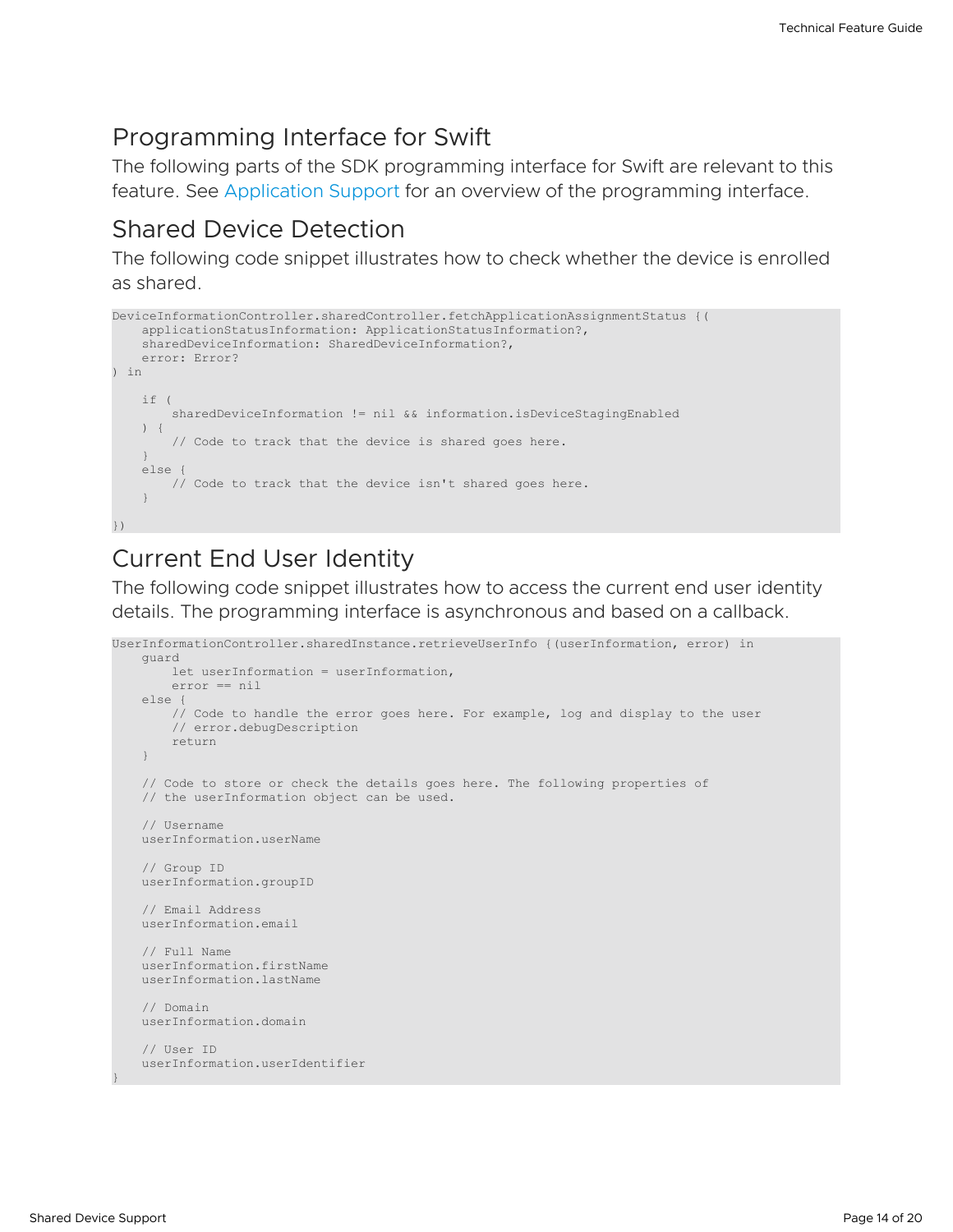#### Initialization and Notifications

The following code snippets illustrate the general way to initialize the SDK and receive notifications related to Shared Device support.

```
Class ControllerDelegate: AWControllerDelegate {
    func controllerDidWipeCurrentUserData() {
        // This method is invoked after the SDK has wiped data, for example
        // after detecting that the device has been checked in.
        //
        // Code to do the following goes here:
        //<br>// –
               Delete any data that was encrypted with a key that has been deleted.
        //
        // There is no need to delete data that is protected in some other way.
    }
    func controllerDidDetectUserChange() {
        // This method is invoked opportunistically when the SDK detects that the
        // device has been checked out.
        //
        // Code to do the following goes here:
        //
        // - Set a flag that the user has changed.
        //
        // This callback will be invoked before the did-finish callback, below. At
        // that stage in the SDK startup, the current end user identity, see above,
        // won't be available.
    }
    func controllerDidFinishInitialCheck(error: NSError?) {
        // This method is invoked when the SDK has finished initialization.
        //
        // Run application code that is dependent on SDK start-up from here.
        //
        // For example:
        if (
           error != nil &&
            error.domain == AWSDKErrorDomains.setup &&
            error.code == AWSDKSetupError.sharedDeviceNotCheckedOut
        ) {
            // Code to handle the specific case that the application has been started
            // on the device but no user has logged in goes here, if needed.
        }
        // Also, code to do the following could go here:
        //
        // - Check if the user-changed flag has been set, see under<br>// controllerDidDetectUserChange, above.
               controllerDidDetectUserChange, above.
        \frac{1}{4} - Check for a local cache of data for the new end user, if any.
        // - Retrieve data specific to the new end user, if any.
        // - Apply stored or retrieved preferences for the new end user, if any.
    }
}
// At app start, for example in the didFinishLaunchingWithOptions implementation:
AWController.clientInstance().delegate = controllerDelegate;
```
// Next line will initialize the SDK. AWController.clientInstance().start()

The expected order of notification callback invocation during initialization is:

- 1. controllerDidWipeCurrentUserData if applicable.
- 2. controllerDidDetectUserChange if applicable.
- 3. controllerDidFinishInitialCheck.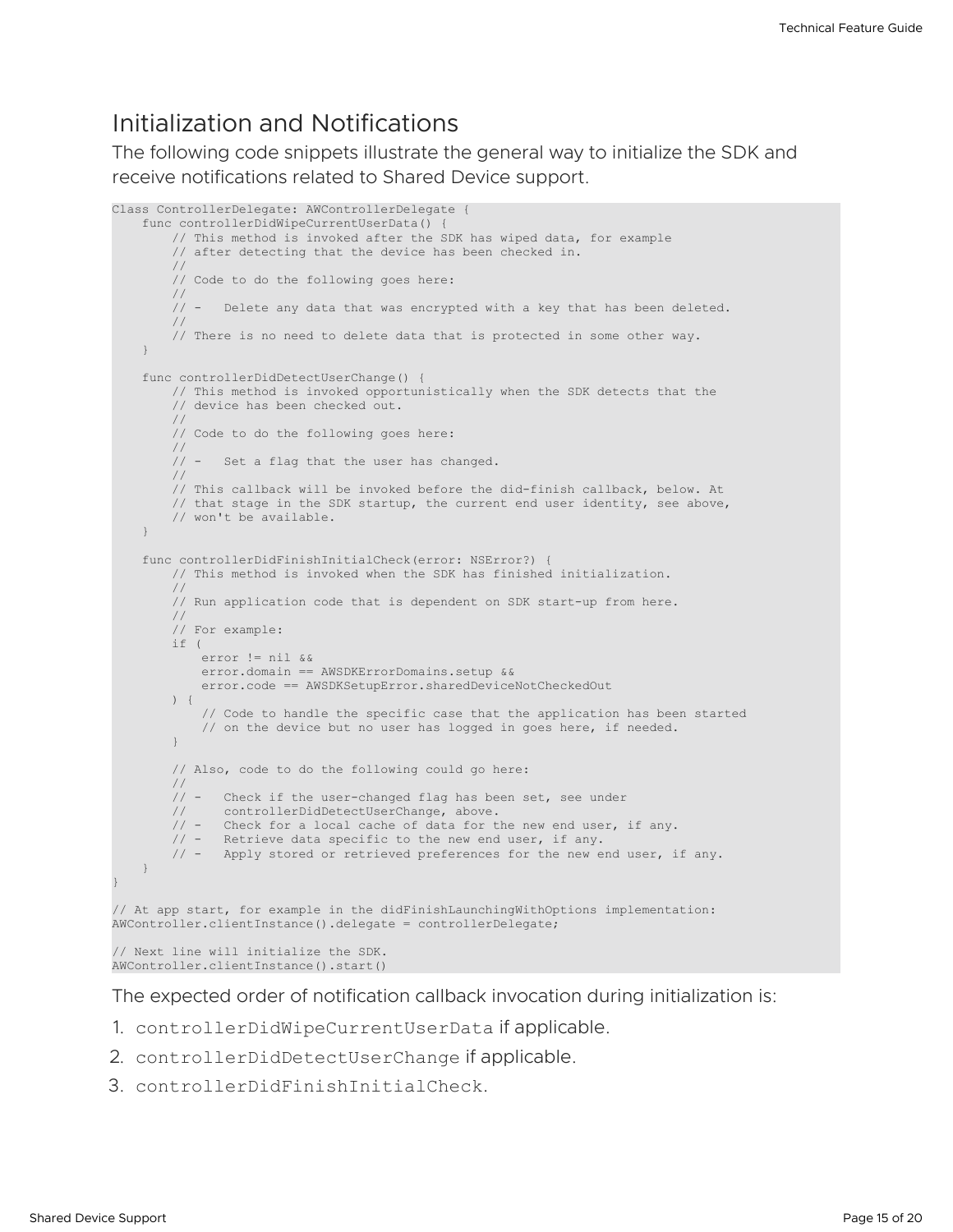## <span id="page-15-0"></span>Appendix: Shared Device User Roles Diagram

The following diagram represents the user roles that are relevant to the Shared Device feature as a UML use case diagram.



Diagram 1: Shared Device User Roles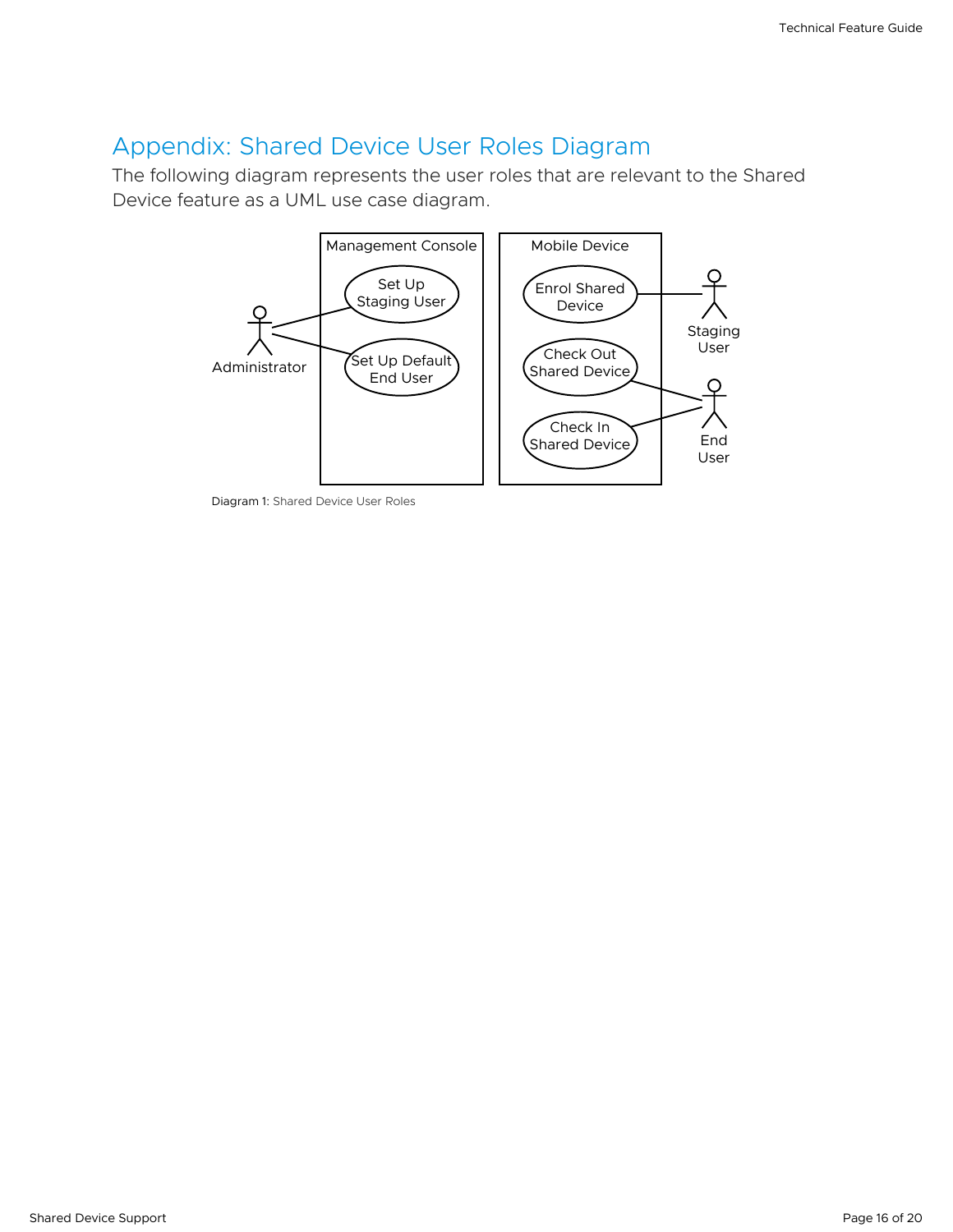#### <span id="page-16-0"></span>Appendix: Shared Device State Diagram

The following diagram represents the transitions that are relevant to the Shared Device feature as a UML state machine diagram.



Diagram 2: Shared Device State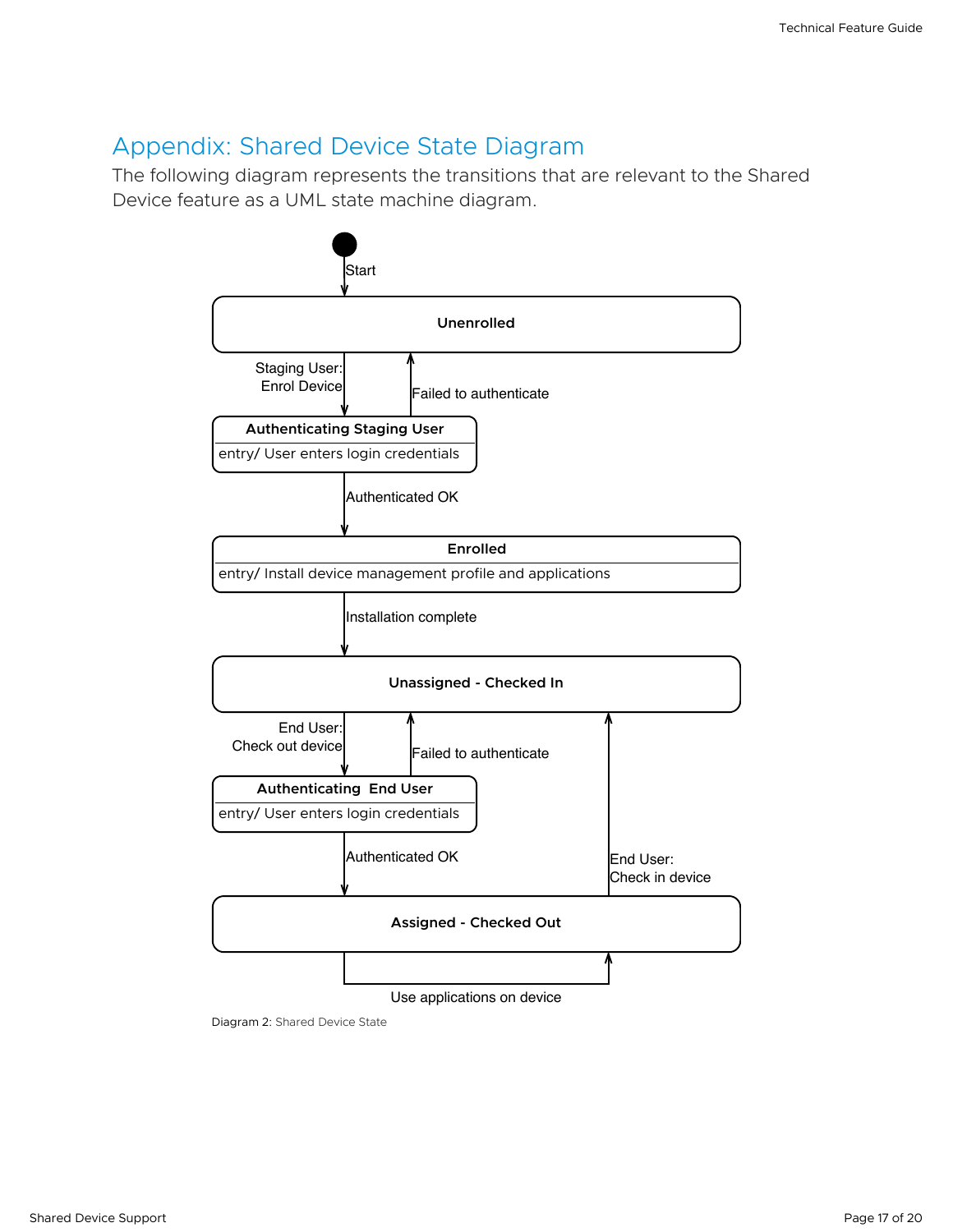## <span id="page-17-0"></span>Appendix: Management Console User Interface

The following screen capture shows the configuration of a Staging User in the Workspace ONE management console. (Part of the screen isn't shown, so that the capture image fits on one page.)

| General Advanced<br>Advanced Info -<br>Email Password<br>Show<br>Confirm Email<br>Show<br>SALAMATI PASTISTAN -<br>Custom Attribute 5<br>> Certificates<br>$~\times$ Staging<br><b>Enable Device Staging</b><br>ENABLED<br><b>DISABLED</b> | Single User Devices<br><b>DISABLED</b><br><b>ENABLED</b><br>Multi User Devices<br>ENABLED<br><b>DISABLED</b> |  |  |  |  |
|-------------------------------------------------------------------------------------------------------------------------------------------------------------------------------------------------------------------------------------------|--------------------------------------------------------------------------------------------------------------|--|--|--|--|
|                                                                                                                                                                                                                                           |                                                                                                              |  |  |  |  |
|                                                                                                                                                                                                                                           |                                                                                                              |  |  |  |  |
|                                                                                                                                                                                                                                           |                                                                                                              |  |  |  |  |
|                                                                                                                                                                                                                                           |                                                                                                              |  |  |  |  |
|                                                                                                                                                                                                                                           |                                                                                                              |  |  |  |  |
|                                                                                                                                                                                                                                           |                                                                                                              |  |  |  |  |
|                                                                                                                                                                                                                                           |                                                                                                              |  |  |  |  |
|                                                                                                                                                                                                                                           |                                                                                                              |  |  |  |  |
|                                                                                                                                                                                                                                           |                                                                                                              |  |  |  |  |
|                                                                                                                                                                                                                                           |                                                                                                              |  |  |  |  |
|                                                                                                                                                                                                                                           |                                                                                                              |  |  |  |  |
|                                                                                                                                                                                                                                           |                                                                                                              |  |  |  |  |

Screen capture 1: Console User Interface Staging User Set Up

The option for Multi User Devices is selected. A device enrolled by this account will become a Shared Device that can be checked out and checked in.

Selecting the option for Single User Devices would make the staging user into a kind of assistant account. A device enrolled by the account would subsequently become permanently associated to the first user that authenticated after enrollment.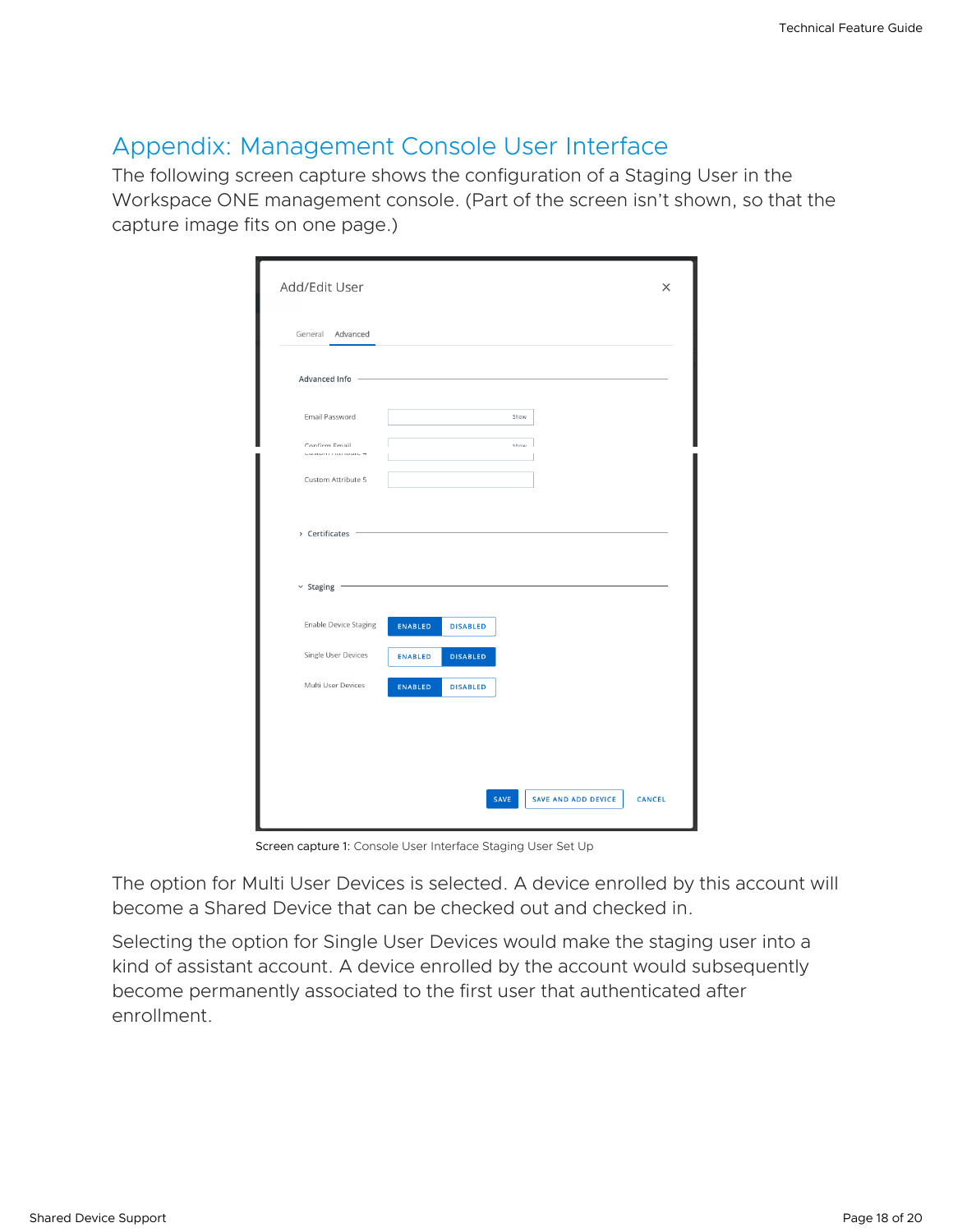# <span id="page-18-0"></span>Appendix: Mobile User Interface

The following screen capture shows the Shared Device check-in option in the Workspace ONE Intelligent Hub application.

In this screen capture, the user name is a dummy value, "cou1", and not a real user name.

| 10:13<br>. ຣ<br>◀ Safari                                               | n)                           |
|------------------------------------------------------------------------|------------------------------|
| Account                                                                |                              |
| Ć<br>cou1<br><b>Basic Account</b><br>Updated Today at 10:13 AM         |                              |
| This Device                                                            | $\mathcal{P}$                |
|                                                                        |                              |
| Support                                                                | $\left\langle \right\rangle$ |
| Legal                                                                  | $\mathcal{P}$                |
| Privacy                                                                | $\left\langle \right\rangle$ |
| About                                                                  | $\mathcal{P}$                |
|                                                                        |                              |
| Log Out                                                                |                              |
| Logging out allows another user to log in and check out<br>the device. |                              |

Screen capture 2: Hub for iOS with option to log out